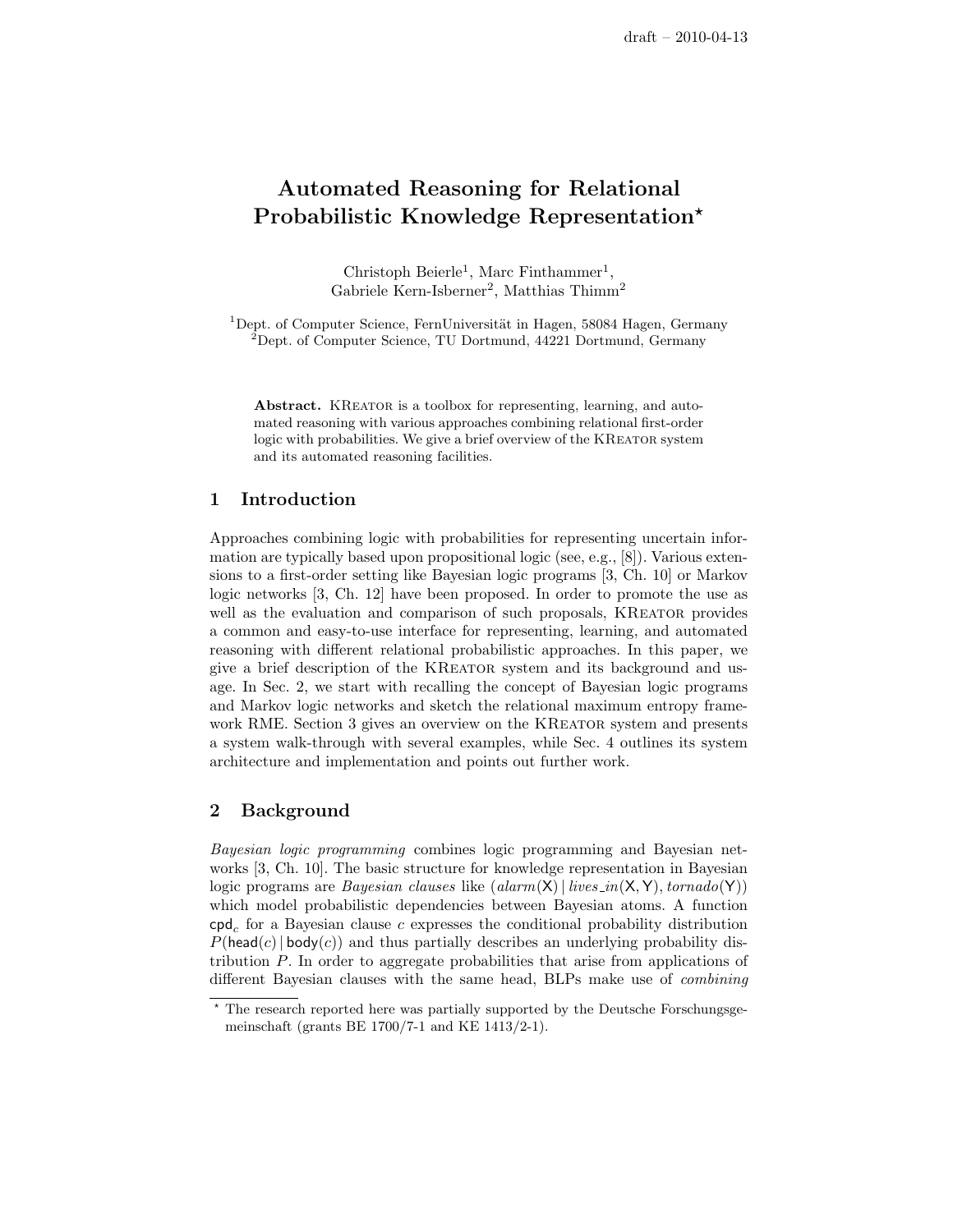rules. Semantics are given to Bayesian logic programs via transformation into propositional forms, i. e. into Bayesian networks [8] (see [3, Ch. 10] for details).

Markov logic [3, Ch. 12] establishes a framework which combines Markov networks [8] with first-order logic to handle a broad area of statistical relational learning tasks. The Markov logic syntax complies with first-order logic where each formula is quantified by an additional weight value, e.g.,  $(lives_in(x, y) \wedge tornado(y) \Rightarrow alarm(x), 2.2)$ . Semantics are given to sets of Markov logic formulas by a probability distribution over propositional possible worlds that is calculated as a log-linear model over weighted ground formulas. The fundamental idea in Markov logic is that first-order formulas are not handled as hard constraints but each formula is more or less softened depending on its weight. A Markov logic network (MLN) L is a set of weighted first-order logic formulas  $F_i$  together with a set of constants C. The semantics of L is given by a ground Markov network  $M_{L,C}$  constructed from  $F_i$  and  $C$  [3, Ch. 12]. The standard semantics of Markov networks [8] is used for reasoning, e.g. to determine the consequences of  $L$  (see [3, Ch. 12] for details).

The basic idea of the relational maximum entropy framework (RME) [2, 6, 11. is to make use of propositional maximum entropy techniques  $[7, 4, 4]$ 9 after grounding the knowledge base appropriately. The *entropy*  $H$  is an information-theoretic measure on probability distributions and is defined as a weighted sum on the information encoded in every possible world  $\omega \in \Omega$ :  $H(P) = -\sum_{\omega \in \Omega} P(\omega) \log P(\omega)$ . By employing the *principle of maximum en*tropy one can determine the single probability distribution that is the optimal model for a consistent knowledge base  $R$  in an information-theoretic sense:  $P_{\mathcal{R}}^{ME} = \arg \max_{P \in \mathcal{R}} \mathcal{H}(P)$ . However, this depends crucially on  $\mathcal{R}$  being consistent, for otherwise no model of  $R$  exists, let alone models with maximum entropy. Since groundings may introduce non-trivial conflicts, this problem is all the more difficult in a first-order context with free variables where one has probabilistic first-order clauses like  $(alarm(X) \mid lives\_in(X, Y), tornado(Y))[0.9],$ specifying that the conditional probability of  $alarm(X)$  given lives  $in(X, Y)$  and  $tornado(Y)$  ought to be 0.9. The RME inference process can be divided into three steps: (1) ground the knowledge base  $\mathcal R$  with a grounding operator  $\mathcal G$ , (2) calculate the probability distribution  $P_{\mathcal{G}(\mathcal{R})}^{ME}$  with maximum entropy for the grounded instance  $\mathcal{G}(\mathcal{R})$ , and (3) determine the probabilistic implications of  $P_{\mathcal{G}(\mathcal{R})}^{ME}$  [2,6, 11].

# 3 Examples and System Overview

The KREATOR system provides automated reasoning facilities for all three probabilistic relational frameworks sketched in Sec. 2. As an illustration, we consider the well-known burglary example given in [8] where we have some (uncertain) beliefs about the relationships between burglaries, types of neighborhoods, natural disasters, and alarms. This example could be represented by a BLP containig the three Bayesian clauses

```
c_1: (alarm(X) | burglary(X))
c_2: (alarm(X) | lives_in(X, Y), tornado(Y))
                                                c_3: (burglary(X) | nhood(X))
```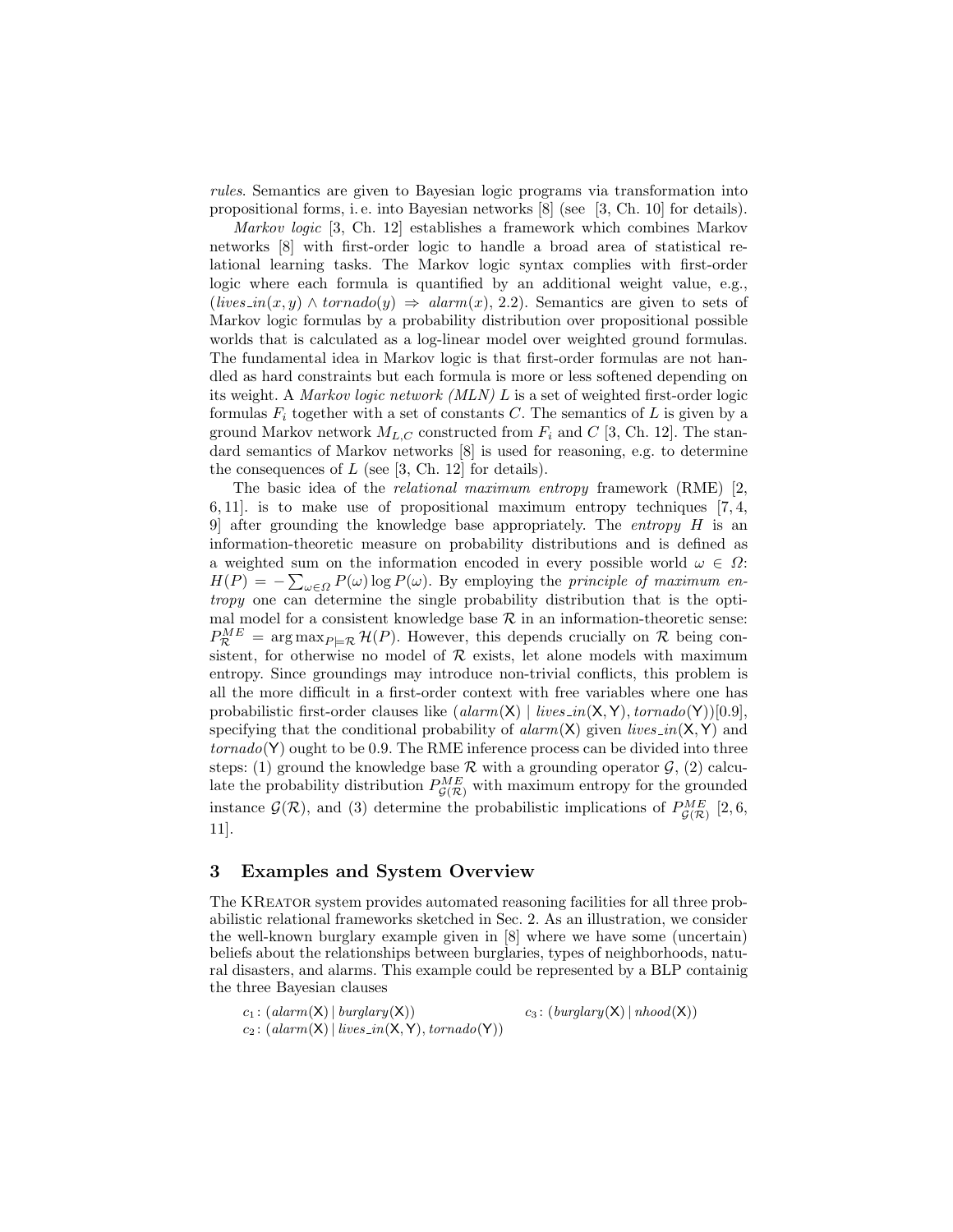together with corresponding conditional probability distributions  $\mathsf{cpd}_{c_i}$ . For instance,  $\mathsf{cpd}_{c_2}(\mathsf{true},\mathsf{true},\mathsf{true}) = 0.9$  would express our subjective belief that  $\mathit{alarm}$ is true with probability 0.9 if lives  $in(X, Y)$  and  $tornado(Y)$  are true. In this BLP modelling, nhood is a multi-valued unary predicate, while in the modellings using MLNs and RME, nhood will be a binary-valued two-place predicate.

Using the Alchemy syntax [5] for MLN files, a MLN knowledge base for the burglary example is given by the following five weighted clauses:

| 2.2 burglary $(x)$                                           | $\Rightarrow$ alarm $(x)$ | $-0.8 \; n \cdot (x, Good)$                             | $\Rightarrow$ burglary(x) |
|--------------------------------------------------------------|---------------------------|---------------------------------------------------------|---------------------------|
| 2.2 lives_in(x, y) $\land$ tornado(y) $\Rightarrow$ alarm(x) |                           | $-0.4 \; nhood(x, Average) \Longrightarrow burglary(x)$ |                           |
|                                                              |                           | $0.4 \; n \cdot d(x, Bad)$                              | $\Rightarrow$ burglary(x) |

Note that, in contrast to BLPs and RMEs, MLNs do not support conditional probabilities, so the rule-like knowledge has to be modeled as material implications. Modeling our running example in RME can be done by

| $c_1$ : $(alarm(X)   burglary(X))$ [0.9]     | $c_4$ : $(burglary(X)   nhood(X, average))$ [0.4]           |
|----------------------------------------------|-------------------------------------------------------------|
| $c_2$ : $(alarm(X)   lives_in(X, Y),$        | c <sub>5</sub> : $(burglary(X)   nhood(X, good))$ [0.3]     |
| $tornado(Y)$ [0.9]                           | $c_6$ : $(nhood(X, Z)   nhood(X, Y))$ [0.0] $[Y \neq Z]$    |
| $c_3$ : $(burglary(X)   nhood(X, bad))[0.6]$ | $c_7$ : (lives_in(X, Z)   lives_in(X, Y))[0.0] $[Y \neq Z]$ |

where in this knowledge base, the conditionals  $c_6$  and  $c_7$  ensure mutual exclusion of the states for literals of " $\imath$ hood" and "lives\_in".

A query in so-called *unified syntax* can be answered by KREATOR with respect to a BLP, MLN, or RME knowledge base. This query syntax abstracts from



Fig. 1: Processing query in unified syntax

the respective syntax which is necessary to address a "native" query to a BLP, MLN, or RME knowledge base. The idea behind this functionality is that while some knowledge can be modeled in different knowledge representation approaches, the user is able to compare the reasoning facilities of these approaches in a direct way by formulating appropriate queries in unified syntax, passing them to the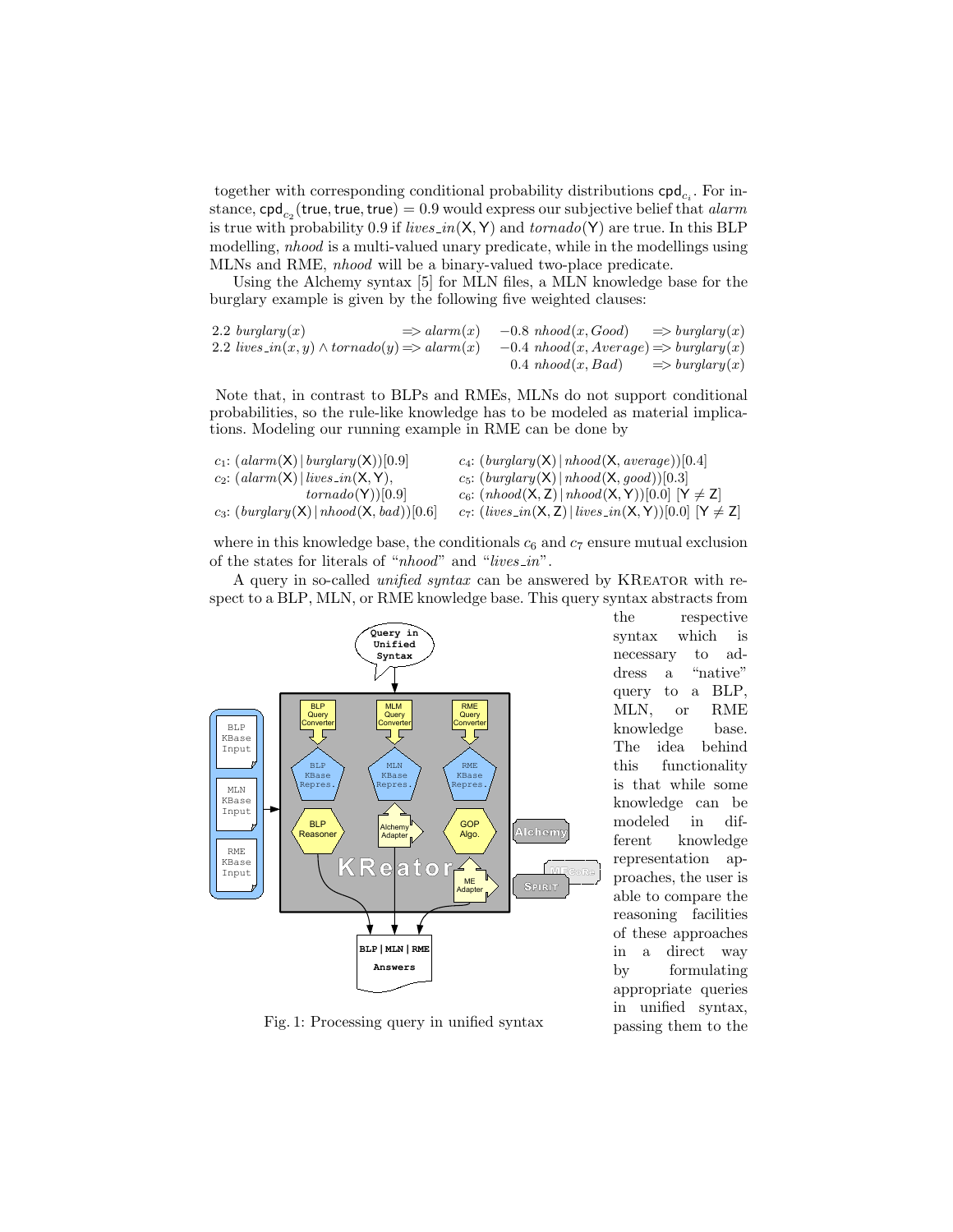different knowledge bases, and analyzing the different answers. A KREATOR query in unified syntax consists of two parts: In the head of the query there are one or more ground atoms whose probabilities shall be determined. The body of the query is composed of several evidence atoms. For each supported knowledge representation formalism, KREATOR must convert a query in unified syntax in the exact syntax required by the respective inference engine. Among other things, this includes e. g. the conversion from lower case constants to upper case ones (and variables, vice versa), as required by the Alchemy tool for processing MLNs. KReator also converts the respective output results to present them in a standardized format to the user (cf. Fig. 1).

In addition to a knowledge base, that typically contains only general generic knowledge, also evidential knowledge like

 $lives_in(james, yorkshire)$ , lives  $_in(carl, austin)$ , burglary(james),  $tornado(austin), nhood(james) = average, nhood(carl) = good$ 

can be taken into account when reasoning with KREATOR. The following table shows three queries and their respective probabilities inferred by KREATOR from each of the example knowledge bases and the evidence given above:

|                | BLP   | MLN.  | <b>RME</b> |
|----------------|-------|-------|------------|
| alarm(james)   | 0.900 | 0.896 | 0.918      |
| alarm(carl)    | 0.550 | 0.900 | 0.880      |
| burglary(carl) | 0.300 | 0.254 | 0.362      |

The inferred probabilities are are not identical since the same generic knowledge is modelled slightly differently in the three formalisms. For instance in BLPs, specific information resides in the combinig rules (in this example, noisy-or was used) that aggregate probabilities of different clauses with the same head.

Doing further computations in the different formalisms is conveniently supported by KREATOR. For example, dropping *tornado(austin)* from the evidence yields, as expected, the values for the query  $\operatorname{alarm}(\text{james})$  as given in the table above; whereas the values for  $alarm(carl)$  drop dramatically. Replacing burglary(james) by alarm(james) in the evidence and asking for burglary(james) yields 0.400 (BLP), 0.411 (MLN), and 0.507 (RME).

All specification and reasoning steps involved in these examples are conveniently supported by the KREATOR system. KREATOR comes with a graphical user interface and an integrated console-based interface. The main view of KREATOR (see Fig. 2) is divided into the menu, a toolbar and four main panels: the project, editor, outline, and console panel.

KReator structures its data into projects which may contain knowledge bases, scripts written in KReatorScript (see below), query collections for knowledge bases, and sample/evidence files. Although all types of files can be opened independently in KReator, projects can help the knowledge engineer to organize his work. The project panel (upper left in Fig. 2) gives a complete overview on the project the user is currently working on.

All files supported by KREATOR can be viewed and edited in the editor panel (upper middle in Fig. 2). Multiple files can be opened at the same time and the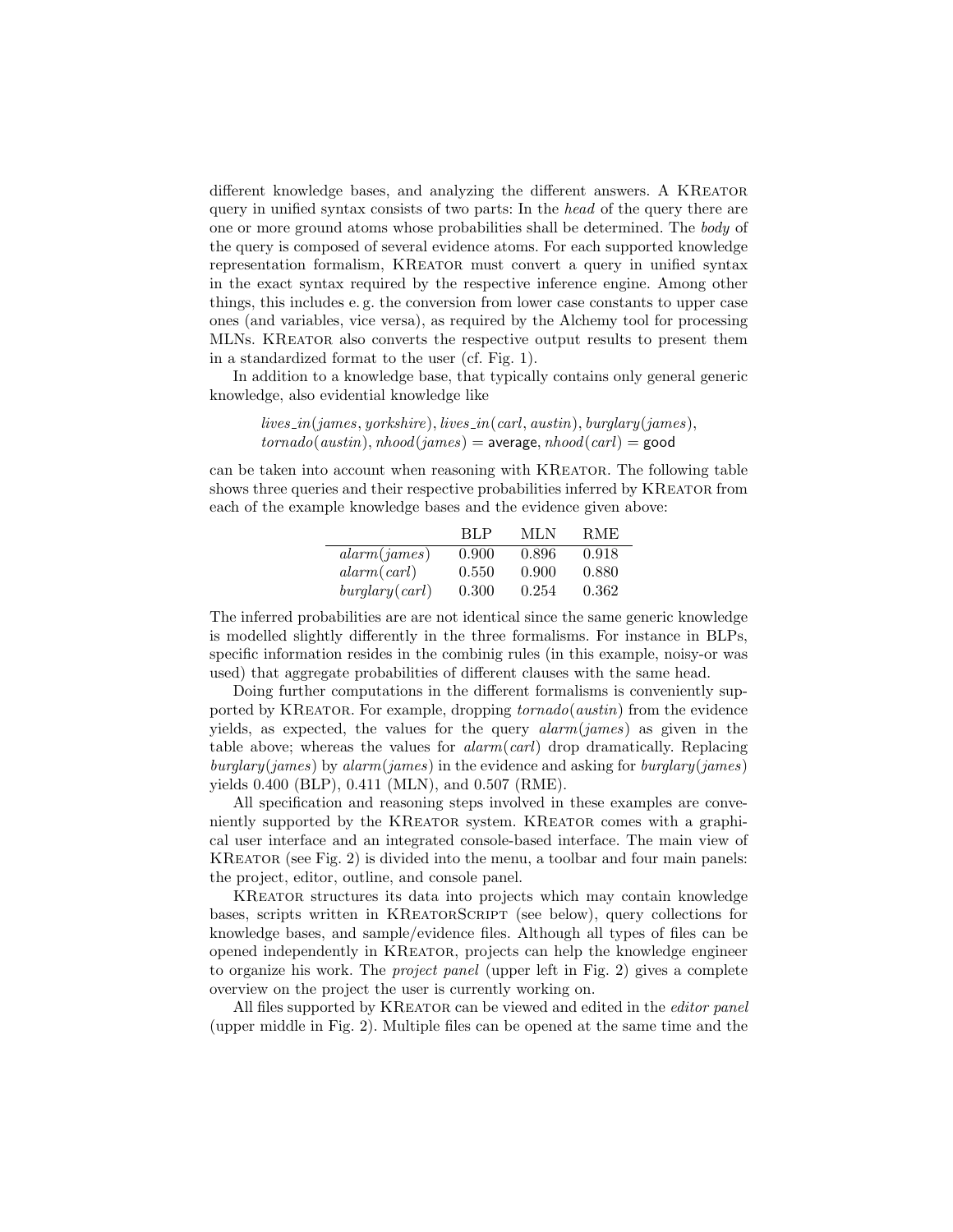

Fig. 2: KReator – Main window

editor supports editing knowledge bases and the like with syntax-highlighting, syntax check, and other features normally known from development environments for programming languages.

The outline panel (upper right in Fig. 2) gives an overview on the currently viewed file in the editor panel. If the file is a knowledge base the outline shows information on the logical components of the knowledge base, such as used predicates (and, in case of BLPs, their states), constants, and sorts (if the knowledge base uses a typed language).

The console panel (bottom in Fig. 2) contains two tabs, one with the actual console interface and one with the report. The console can be used to access all KREATOR functionality just using textual commands, e.g. querying knowledge bases, open and saving file, and so on. The console is a live interpreter for KReatorScript which can also be used for writing scripts that allows the knowledge engineer to save recurring tasks. By doing so results can be verified and sophisticated queries can be addressed to different knowledge bases with little adaptations. As a further ease, every action executed in KREATOR, e.g. opening a file in the graphical user interface or querying a knowledge base from the console, is recorded as a KREATORSCRIPT command in the report. The whole report or parts of it can easily be saved as script file and executed again when experiments have to be repeated and results have to be reproduced.

KREATOR is highly configurable and extensible. Figure 3 shows the preferences dialog which enables the configuration of nearly every property of the graphical user interface as well as special features of the different knowledge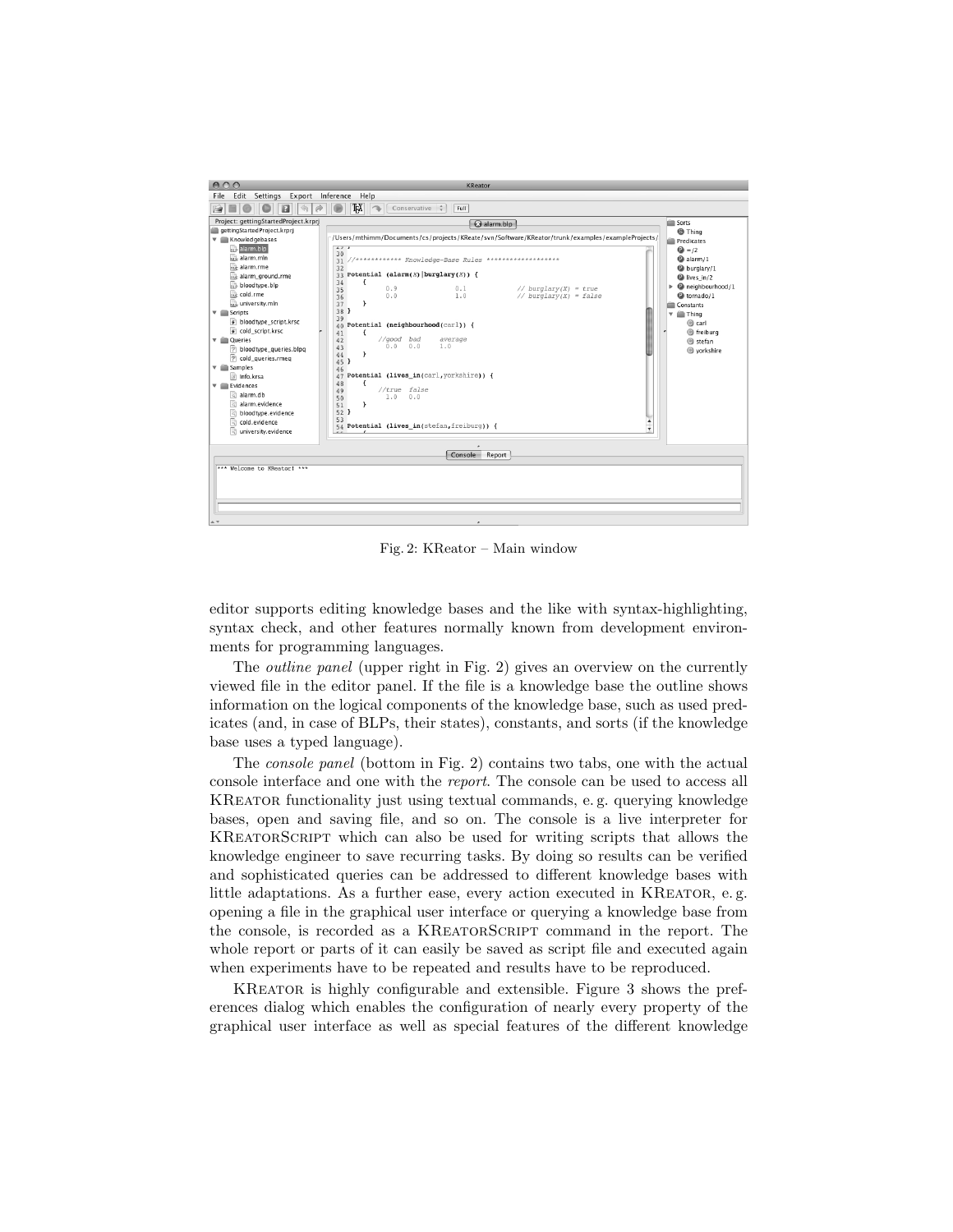| $\sqrt{2}$                                                                                                                                                                                    | <b>Preferences</b>                                                                                         |                                                                                                                                                   |  |
|-----------------------------------------------------------------------------------------------------------------------------------------------------------------------------------------------|------------------------------------------------------------------------------------------------------------|---------------------------------------------------------------------------------------------------------------------------------------------------|--|
| Configuration<br>General<br>User Interface<br><b>&amp;</b> Editor<br>Console<br>@ Queries<br><b>Bayesian Logic Programs</b><br>Markov Logic Networks<br>Alchemy<br>Relational Maximum Entropy | <b>Relational Maximum Entropy</b><br><b>Grounding Operator:</b><br>Spirit Path:<br>Java Path (for Spirit): | ٠<br><b>Priority Operator</b><br><b>Browse</b><br>/Users/mthimm/Documents/cs/projects,<br><b>Browse</b><br>/System/Library/Frameworks/JavaVM.fran |  |

Fig. 3: Preferences in KREATOR

representation formalism. Furthermore, every property can also be modified using KReatorScript so that different configurations can be tested easily in script files. Due to the open architecture, KREATOR can be extended effortlessly by further formalisms and most of the features like querying are automatically enabled.

## 4 System Architecture and Implementation

The implementation of KREATOR is done in Java and mirrors its objective to support different approaches to relational probabilistic knowledge representation and reasoning. It strictly separates the internal logic and the user interface, employing an abstract command structure allowing easy modifications on both sides. In order to support the implementation of other approaches, KREATOR features a large library on first-order logic and basic probabilistic methods. Among others this library contains classes for formulæ, rules, conditionals and various methods to operate on these. There is also a rudimentary implementation of Prolog available that can be used for specifying background knowledge as e. g. in BLPs. This integrated library is designed to support a fast implementation of specific approaches to statistical relational learning. The task of integrating a new approach into the KREATOR system is supported by a small set of interfaces that have to be implemented in order to be able to access the new approach from the user interface. There are interfaces for knowledge bases (which demands e. g. support for querying), file writers and parsers (for reading and writing the specific syntax of an approach), and learner. One thing to note is that both file writers and parsers have to work on strings only, all the cumbersome overhead of file operations and  $I/O$  is handled by KREATOR. With the help of a plugin-like architecture the developer of a new approach only has to be concerned with connecting her approach to KREATOR using these interfaces. Then all the benefits of an integrated development environment as provided by KREATOR are immediately accessible. Currently, KREATOR supports knowledge representation using BLPs, MLNs, and the relational maximum entropy approach RME; other formalisms will be integrated in the near future.